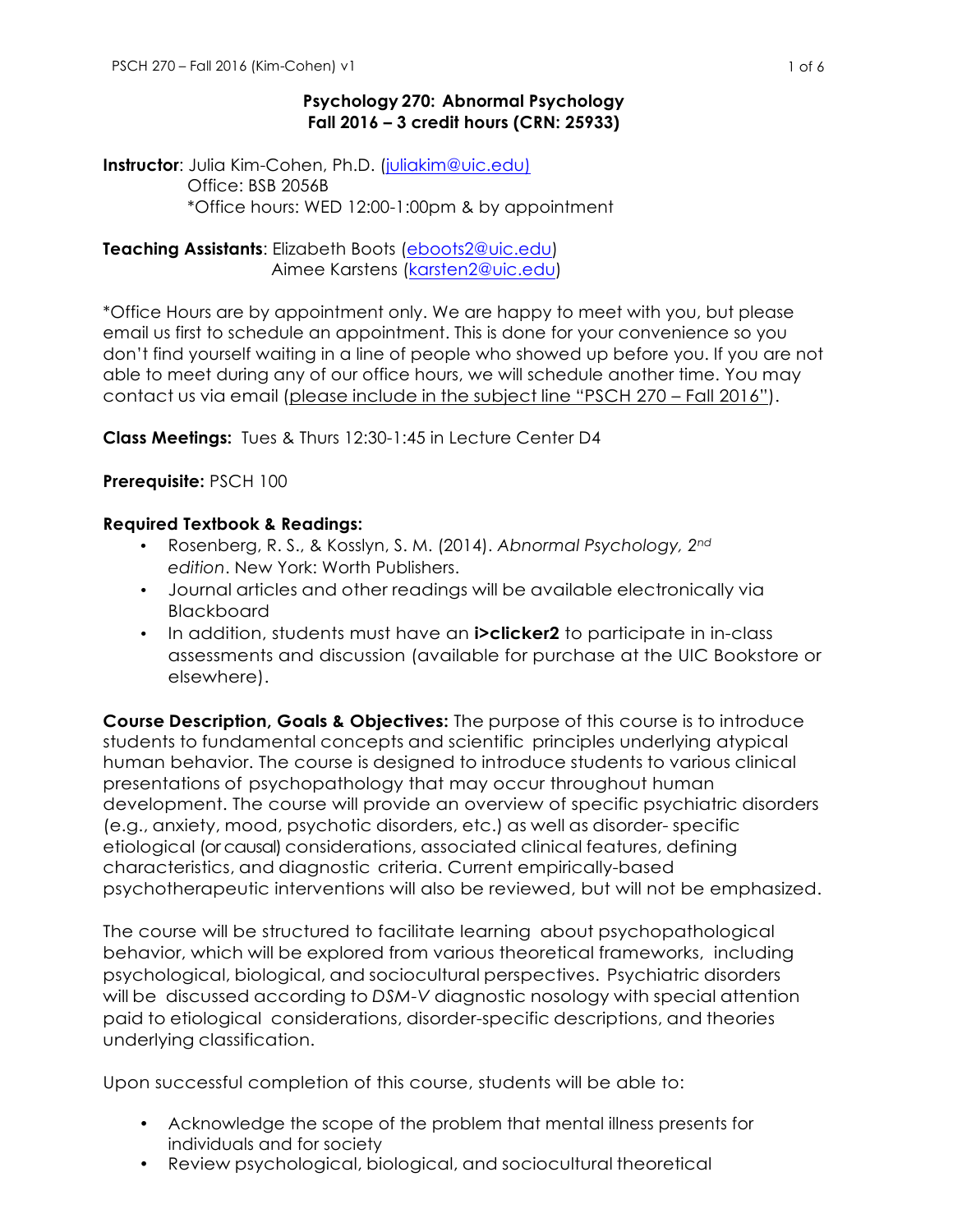perspectives of abnormal behavior

- Integrate multiple causal factors and correlates that combine to predict risk for psychopathology over the life span
- Describe and explain theories of diagnostic categories of psychiatric disorders
- Summarize and evaluate a subset of current research on a particular mental disorder

**COURSE REQUIREMENTS & GRADING:** Three exams, a paper assignment, and participation in the class contribute toward the final grade with all points for all requirements aggregated at the end of the term for a final total point score. **(450 total)**

- *1. Exams (100 points per exam; 300 points total):* There will be 3 exams and no final exam. For all exams, on the scantron, you must include your name (last name first or else a -2 point penalty) and UIN (-2 points if missing or wrong) and in the bottom white margin "PSCH 270, Fall 2016." Exam 1 will include syllabus questions.
	- a. Exams will be non-cumulative
	- b. They will consist of close-ended questions like multiple choice and true/false questions (and POSSIBLY open-ended questions, like short answer). Whatever the format of exams 1 and 2, exam 3 will be only multiple choice
	- c. Exam content will be based on readings **and** lecture material, some of which may not be in text
	- d. Exams will **NOT** be available for make-up unless there has been some catastrophe (e.g., serious illness/ death in family) that can be documented (e.g., doctor note). In such a case, Dr. Kim-Cohen must be contacted **before the exam, on the day of the exam, or no more than 1 day (24 hours) after the exam**. Persons who do not contact Dr. Kim-Cohen in this time frame will not be allowed to make up the missed exam.
	- e. Cell phone use (e.g., ringing/talking/texting) during an exam = minus 10 points.
- *2. Paper Assignment (100 points):* The details and format of the assignment will be discussed in class in the 3rd week. This assignment is an 8-10 page paper on one of the topics that will be provided on a handout. A grading rubric for the specific sections of the paper will also be provided so that students will know what is expected. The paper is due electronically on SafeAssign via Blackboard before the due date/time. SafeAssign submissions not received by the due date will lose 10 minutes per day late beginning one minute after the deadline as indicated on the **SCHEDULE** below. Please be careful when submitting your assignment. You do not want to submit the wrong copy because that is the copy that will be graded. **DUE DATE: SUNDAY NOV. 6th by 10PM.**
- *3. Participation (50 points):* **i>clickers** will be used in most class sessions, **starting week 3**, to encourage, identify and credit class participation. See i>clicker document on Blackboard-Course Information for description of registration process for i>clicker and other details. You must register your i>clicker before week 3.

**EXTRA CREDIT:** There will be extra credit offered on exams. In addition, there will be "surprise" EC opportunities offered in class only for students in attendance (no makeup opportunities provided).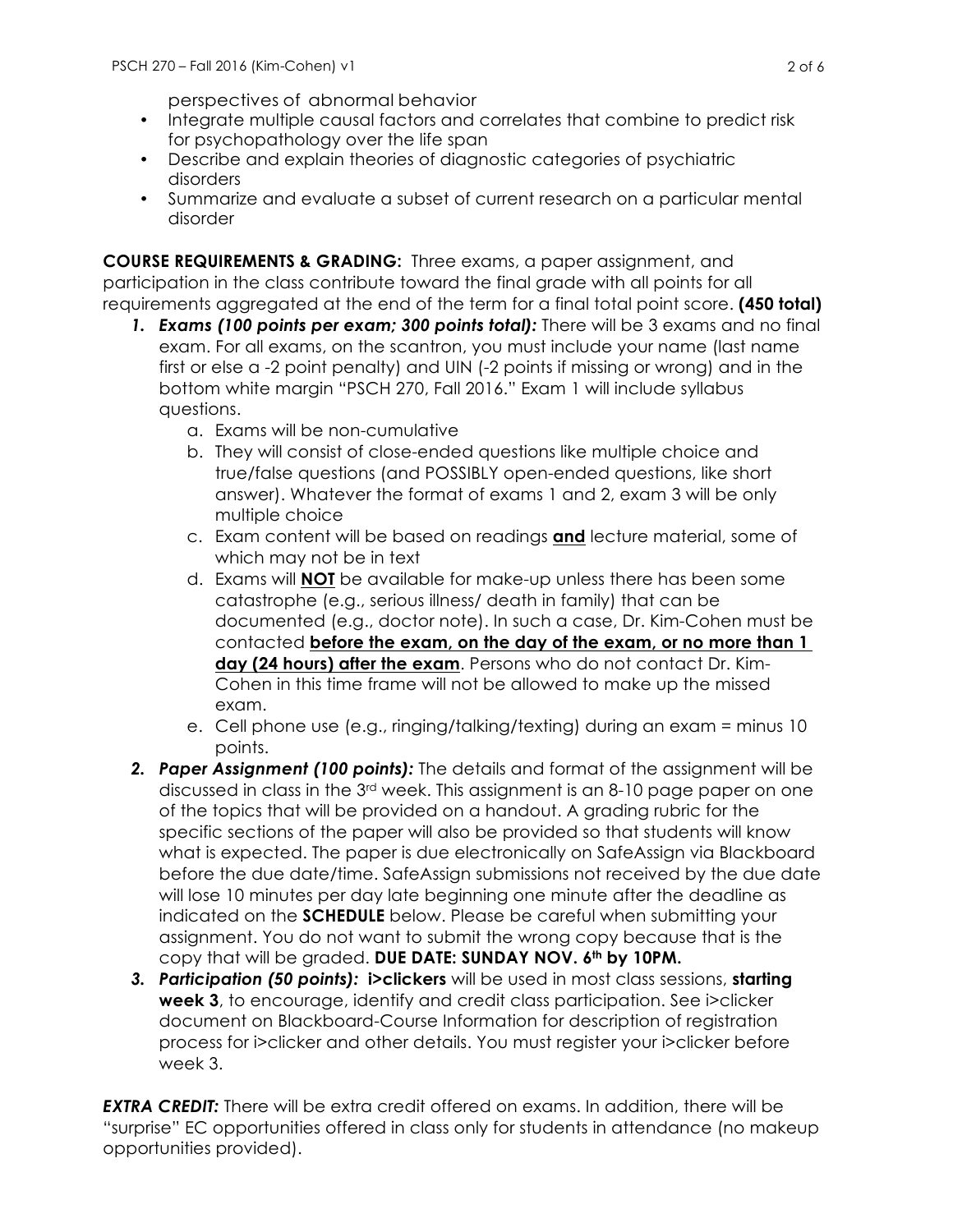**GRADING POLICY:** Final grades will be determined by total points as follows.

A:  $405 - 450$  $B: 360 - 404$  $C: 315 - 359$  $D: 270 - 314$ F: less than 270

In the event of partial points, I will round up final grades if the decimal point is .5 or higher. If the decimal is anything lower than .5, I will round the final grade down (e.g., .499 is rounded down). Absolutely no exceptions will be made to these policies.

**Participation & Engagement:** Research has shown that you can only learn a limited amount from lectures alone, no matter how clear or entertaining. People learn much more from being actively engaged and grappling with the material while learning. Therefore, active participation and collaboration is an integral part of your learning in this course, and will be graded.

Participation includes (a) in-class activities and worksheets, (b) answering in-class questions via i>clicker2, and (c) discussing your answers with the students sitting around you when asked. In addition to helping you learn, these participation activities provide vital feedback to me about how the class is going, and what students understand or doesn't understand so I can adjust instruction accordingly.

**Electronics Use Policy:** Research has shown that using an electronic device with a screen during class distracts other students around you and hinders their learning. To eliminate the screen distraction effect on neighbors, we will have two different zones in the classroom to accommodate both those who want the freedom to use electronics, and those who wish not to see any electronics.

Students who would like to be guaranteed a "screen free" environment should sit in the FRONT half of the classroom. Students sitting in this area have committed to not using any electronic devices with a screen of any size (laptop, phone, tablet, iPod, etc.) for the entire 75 minutes of class. It is fine to use your devices before class starts, but students in this zone have agreed to put them entirely away when class begins and leave them away until class is over.

Students who will or might be using any electronic devices that have any kind of a screen, or who don't mind seeing others use such devices, should sit in the BACK half of the room. This applies regardless of the reason the student is using the device, even if it is a legitimate educational reason or an extenuating personal circumstance (e.g., laptop for notetaking, or checking texts for family emergency). This also applies regardless of the frequency and duration of the electronics use (e.g., glancing at just one text message or actively taking notes for all 75 minutes).

Students are free to change which zone they elect to sit in on any given day, depending on their personal circumstances and preferences on that day.

**Course Etiquette:** In order to create a harmonious and orderly class environment that is respectful to all and conducive to learning, especially in a large lecture classroom, we all need to act with extra consideration. The following guidelines will help us to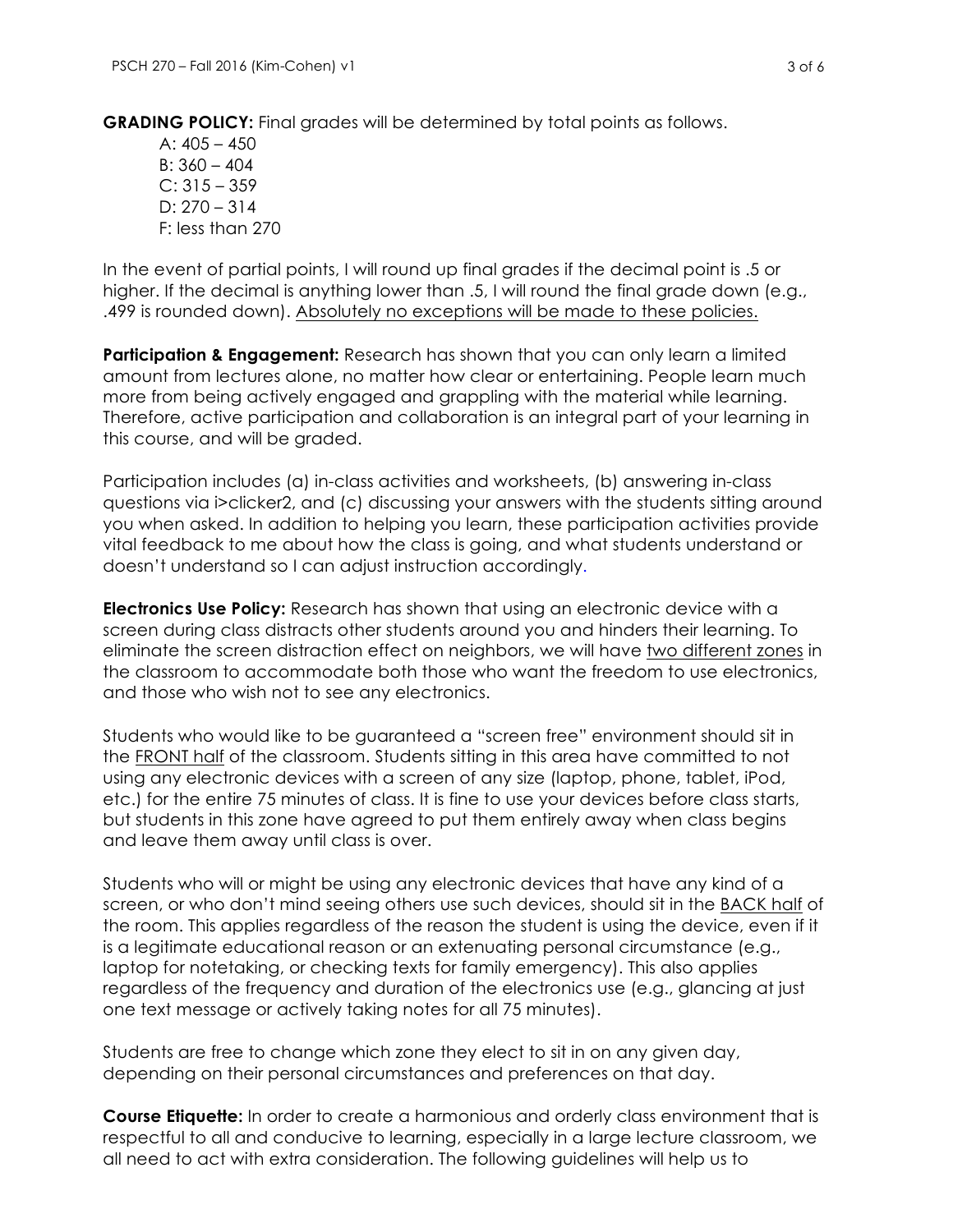maintain our positive learning environment. Please see the instructor privately if you have any schedule conflicts or any other personal circumstances or concerns that you think might make it difficult for you to adhere to any of these:

- You will arrive on time.
- You will stay to the end of class (not leave early).
- You will not talk during class except as part of an activity large lecture halls are designed to amplify small sounds, so even whispering is disruptive.
- You will not begin packing up your belongings until class is over to avoid the resulting disruptive noise and distracting movement.
- You will keep your phone set to vibrate, silent, or off for the duration of class.
- You will respect the electronics use policy set forth in the class (see above)

IN RETURN, THE INSTRUCTOR AGREES TO THE FOLLOWING:

- I will start and end class on time. I will not keep you late, past the scheduled class time. I will be respectful of your time.
- I will break up periods of lecture with other activities to help keep your attention and alertness.
- I will incorporate lots of pictures, movies, demos, and other multimedia where appropriate to help you visualize the material, and to try to make class more interesting and engaging.
- I will give you frequent opportunities to discuss concepts with each other.
- I will ask you questions in class that are designed to help improve your understanding of the material.
- I will provide a welcoming environment for you to ask questions both in and outside of class.
- I will display the course announcements on the projector before class each day, which will include reminders about upcoming due dates.

**Lecture Slides:** Due to popular demand, I will post content slides from my lectures online; however, the lecture slides will not contain all important or necessary information from lectures. In other words, lecture slides are not a substitute for attending lectures and participating in class. I also participate in **Lecture Capture**, which is a system that records and posts visual and audio information presented during lectures. You can review each lecture on Blackboard after it has been recorded.

**Academic Year Holidays and Religious Days of Special Observance:** Please inform me via email if you miss class or need to reschedule an exam due to observance of a religious holiday. See the following website for the University's list of holidays/religious days: http://oae.uic.edu/docs/ReligiousHolidaysAY20162018.pdf

**Cheating & plagiarism**: **Plagiarism occurs when you use someone else's text or ideas in your writing without citing that person as a reference.** If a student is caught cheating on an exam or plagiarizing on a paper, that student will automatically receive an F for the course and the appropriate authorities within the university will be notified. I encourage all students to take a look at this excellent infographic on what plagiarism is and how to avoid it: http://bit.ly/1Ksb2pv.

**Accommodations for disabilities:** I will make accommodations for disabilities as indicated by the Disability Resource Center. In keeping with the university policy: "Students with disabilities must provide the instructor in writing the need for accommodations and what they are. Those who require accommodations for access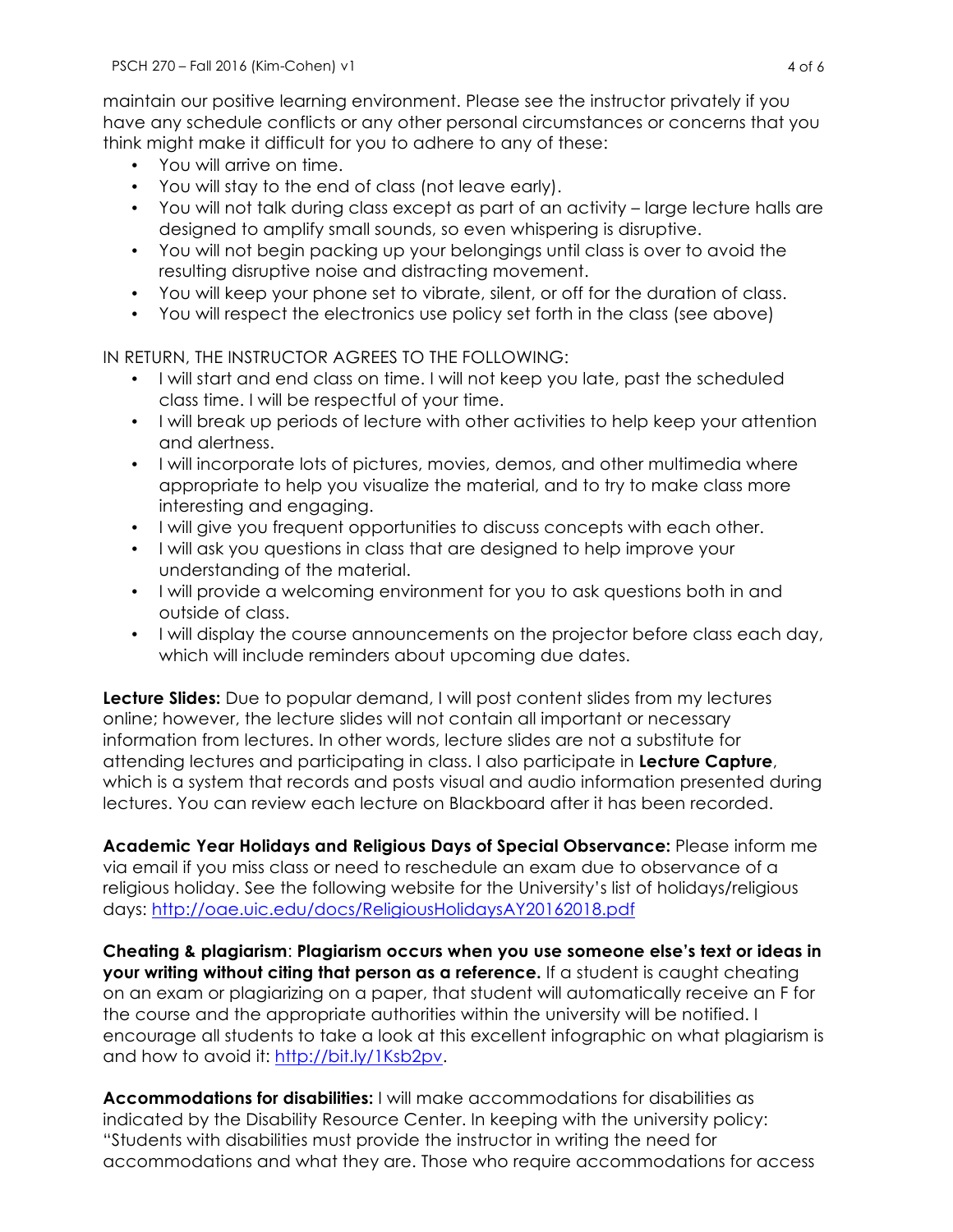and participation in this course must be registered with the Disability Resource Center. Please contact ODS at 312/413-2183 (voice) or 312/413-0123 (TTY)."

## **COURSE SCHEDULE**

The course schedule, including topics and readings, is subject to change. Additional readings and videos may be assigned throughout the course. Changes will be announced in class and on Blackboard. Readings and assignments should be completed *in advance* of the class date (e.g., Chapter 1 of *Abnormal Psychology* and the *Rosenhan* article should be read prior to August 27<sup>th</sup>).

| Week           | <b>Date</b>   | <b>Topic</b>                                                                                          | Reading<br>Assignment     |
|----------------|---------------|-------------------------------------------------------------------------------------------------------|---------------------------|
| 1              | Aug $23$      | Introduction, Course Overview & Review Syllabus                                                       |                           |
|                | Aug 25        | History of Abnormal Psychology; Defining<br>Abnormality                                               | Ch. 1; Rosenhan<br>(1973) |
| $\overline{2}$ | Aug 30        | Neuropsychosocial Approach                                                                            | Ch.2                      |
|                | Sept 1        | Clinical Diagnosis & Assessment                                                                       | Ch.3                      |
| 3              | Sept 6        | <b>Research Methods</b>                                                                               | Ch.4                      |
|                | Sept 8        | Discussion of Paper Assignment & Writing<br>Workshop                                                  | Strunk & White<br>excerpt |
| 4              | Sept 13       | Introduction to Developmental<br>Psychopathology; Child Maltreatment &<br><b>Attachment Disorders</b> | <b>TBA</b>                |
|                | Sept 15       | <b>ADHD</b>                                                                                           | Ch. 14                    |
| 5              | Sept 20       | ODD, CD, & Psychopathy                                                                                | Ch. 14                    |
|                | Sept 22       | Exam 1                                                                                                |                           |
| 6              | Sept 27       | Schizophrenia                                                                                         | Ch.12                     |
|                | Sept 29       | Schizophrenia (continued)                                                                             | <b>TBA</b>                |
| 7              | Oct 4         | <b>OCD</b>                                                                                            | Ch.7                      |
|                | Oct 6         | <b>Eating Disorders</b>                                                                               | Ch. 10                    |
| 8              | Oct 11        | Substance Use & Addictive Disorders                                                                   | Ch.9                      |
|                | Oct 13        | Substance Use & Addictive Disorders (cont.)                                                           | <b>TBA</b>                |
| 9              | Oct 18        | Disorders of Sex & Gender                                                                             | Ch. 11                    |
|                | Oct 20        | <b>Dissociative Disorders</b>                                                                         | Ch.8                      |
| 10             | Oct 25        | Exam 2                                                                                                |                           |
|                | Oct 27        | Paper Writing Workshop                                                                                |                           |
| 11             | Nov 1         | Mood Disorders & Suicide                                                                              | Ch.5                      |
|                | Nov 3         | Film<br><b>***Paper DUE Sunday Nov. 6th by 10PM</b>                                                   |                           |
| 12             | Nov 8         | <b>Anxiety Disorders</b>                                                                              | Ch.6                      |
|                | <b>Nov 10</b> | <b>PTSD</b>                                                                                           | Ch.7                      |
| 13             | <b>Nov 15</b> | <b>Personality Disorders</b>                                                                          | Ch. 13                    |
|                | Nov 17        | Ethical & Legal Issues                                                                                | Ch. 16                    |
| 14             | <b>Nov 22</b> | Resilience & Wellness Promotion                                                                       | Kim-Cohen (2007)          |
|                | <b>Nov 24</b> | Happy Thanksgiving! No Class Meeting                                                                  |                           |
| 15             | <b>Nov 29</b> | Extra Credit Presentation Day                                                                         |                           |
|                | Dec 1         | Exam 3                                                                                                |                           |
| 16             |               |                                                                                                       |                           |
|                |               | (NO EXAM DURING FINALS WEEK)                                                                          |                           |